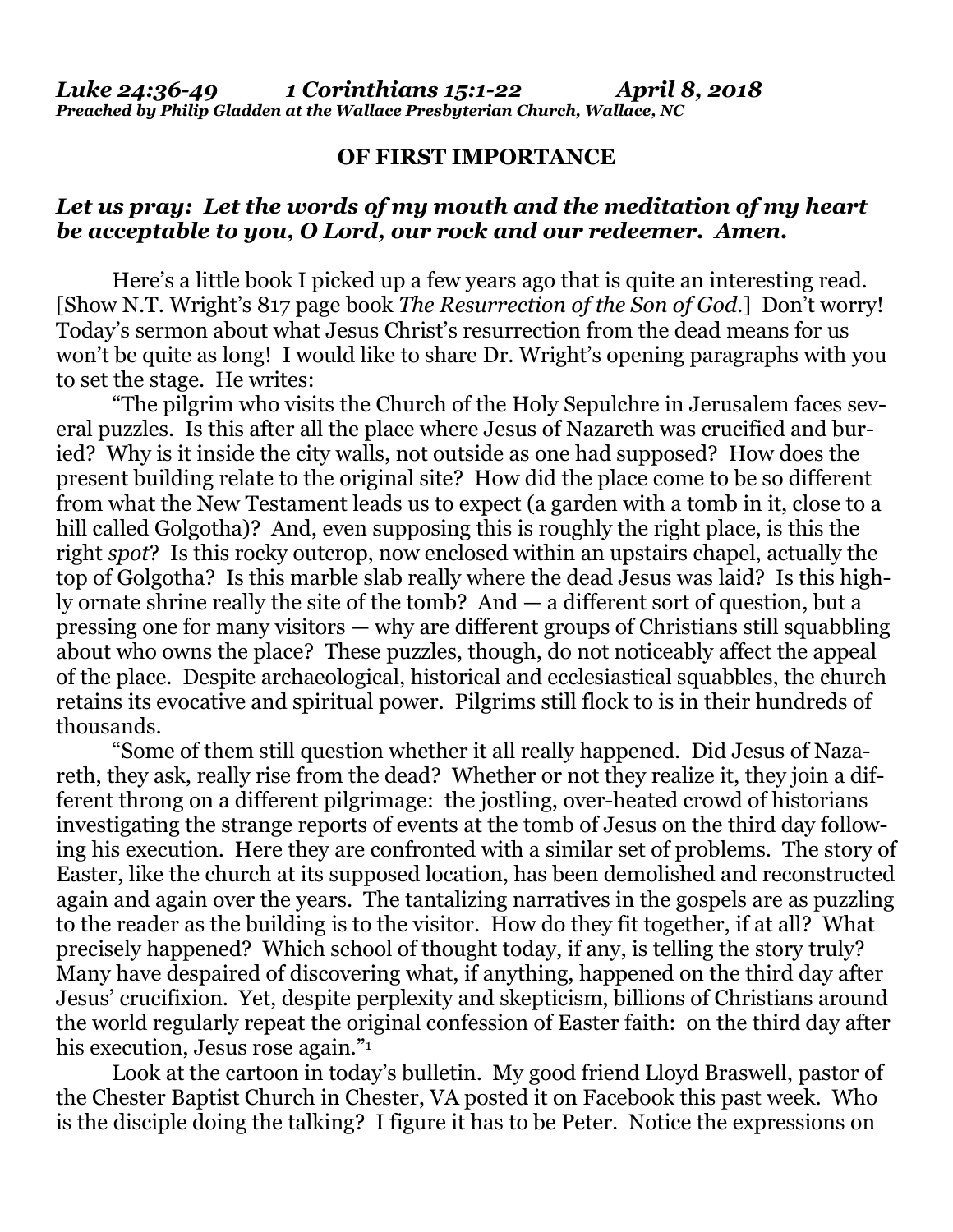the other disciples' faces and the cup dropping to the ground. I love this cartoon for two reasons, and they are based on what Peter says — "I know he was really special. But dead men don't come back. He's standing behind me, isn't he . . ."

"But dead men don't come back.  $\ldots$ " It's tempting to think that we 21<sup>st</sup> century human beings are more skeptical and sophisticated than gullible and superstitious 1 st century people. We think "Dead is dead," but for some reason believe they didn't think the same. Actually, 1 st century people in Palestine probably had a much more realistic, immediate understanding of death than we do. They were very familiar with people dying, and understood what happened after someone died. When Jesus commanded that the stone be rolled away from Lazarus' tomb, Martha, Lazarus' sister, tried to warn him off. The King James Version puts it most graphically: "Jesus said, 'Take ye away the stone.' Martha, the sister of him that was dead, saith unto him, 'Lord, by this time he stinketh, for he hath been dead four days.'" (John 11:39) Remember, when Mary and the other women went to Jesus' tomb early on the first day of the week, they went there to take care of a dead body, not to celebrate the resurrection.

Peter's other comment in the cartoon — "He's standing behind me, isn't he . . ." is a good description of how Jesus' disciples and other followers knew he was alive. It wasn't because of an empty tomb or neatly folded graveclothes. No, it was because Jesus met them where they were and, even if they didn't recognize him at first, they soon came to know the living person in front of them was the same person they had seen hanging dead on the cross on Friday afternoon. Mary in the garden — the disciples in a locked room — Cleopas and his companion on the road to Emmaus — Peter and some of the other disciples in the boat by the lakeshore — they all met the living, risen Jesus in person.

That is the apostle Paul's point as he begins his great resurrection chapter in 1 Corinthians 15. He begins by proclaiming the core of the gospel and our faith — "that Christ died for our sins in accordance with the scriptures, and that he was buried, and that he was raised on the third day in accordance with the scriptures." Then Paul lists all of the people who saw the risen Lord, and he introduces that list of witnesses with the same language he uses to talk about the Lord's Supper: "For I handed on to you as of first importance what I in turn had received . . ." The list is quite impressive: Cephas (Peter), the twelve, more than 500 brothers and sisters (many of whom were still alive), James, then to all the apostles. "Last of all," Paul writes, "as to one untimely born, he appeared also to me. For I am least of the apostles, unfit to be called an apostle, because I persecuted the church of God. But by the grace of God I am what I am, and his grace toward me has not been in vain." (1 Corinthians 15:5-10)

Go back to Peter's first comment in the cartoon — "I know he was really special. But dead men don't come back . . ." This past Wednesday we marked the 50<sup>th</sup> anniversary of the assassination of Dr. Martin Luther King, Jr. WECT-TV had an interesting program that night, from Williston High School in Wilmington. Frances Weller interviewed several Wilmington residents about their reactions to Dr. King's murder. To a person, they talked about how Dr. King inspired them — then and now — and how they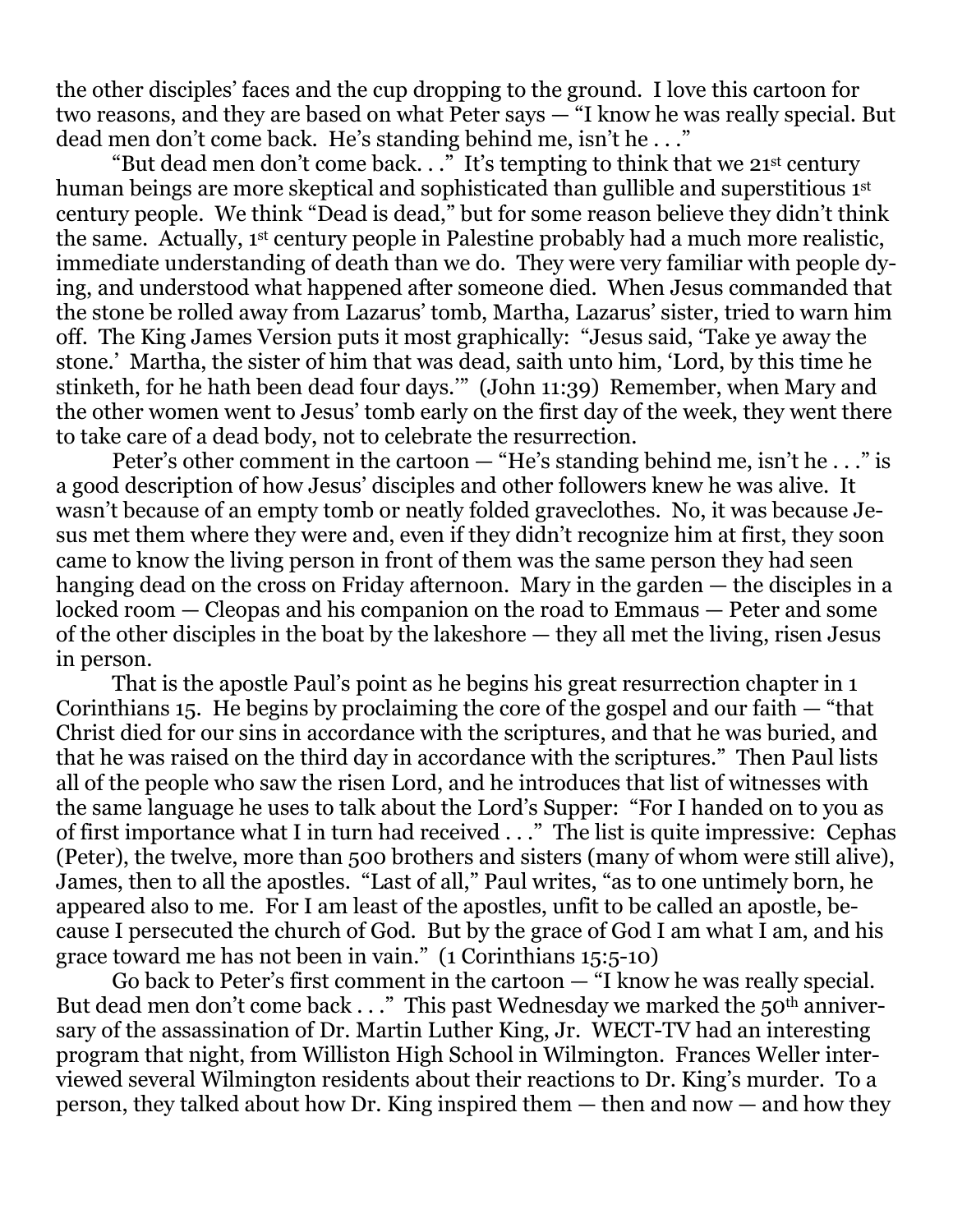hoped his dream and commitment to non-violent change can be kept alive, especially among the younger generations.

Through the centuries, some people, especially in modern times, have tried to make the case that the meaning of Jesus Christ's resurrection is only spiritual. In other words, his disciples and first followers had some sort of meaningful spiritual experience with Jesus, particularly in light of his noble death. However, the idea of the resurrection from the dead means nothing more than people trying to keep Jesus' teaching and example alive from generation to generation.

Of course, many people have dismissed the idea of Jesus' resurrection as nothing more than a made-up story concocted by the disciples. Which is just another way of saying, it's a big lie! You may remember Chuck Colson, once known as President Nixon's "hatchet man." He was the first member of the Nixon administration to go to jail on Watergate-related charges. In 1973, he became a Christian and lived the rest of his life working with prison ministries. Chuck Colson had an interesting perspective on Christ's resurrection: "I know the resurrection is a fact, and Watergate proved it to me. How? Because twelve men testified they had seen Jesus raised from the dead, then they proclaimed that truth for forty years, never once denying it. Every one was beaten, tortured, stoned and put in prison. They would not have endured that if it weren't true. Watergate embroiled twelve of the most powerful men in the world — and they couldn't keep a lie for three weeks. You're telling me twelve apostles could keep a lie for forty years? Absolutely impossible!"

When Paul wrote to the Christians at Corinth, he laid out for them the most important essence of the gospel: Christ died for our sins in accordance with the scriptures; he was buried; and he was raised on the third day in accordance with the scriptures. That is of first importance — for Paul, for all of the witnesses he lists, and for all of us who call ourselves Easter people today. The main issue Paul is addressing is found in v. 12: "Now if Christ is proclaimed as raised from the dead, how can some of you say there is no resurrection of the dead?" It's not that the Corinthians were questioning whether or not Jesus was really raised from the dead. Good for him! But they seem to be wondering, what's that got to do with us? And that's a good question.

Paul's arguments sound very philosophical and logical . . . full of "if/then" statements, as if he is trying to "prove" the resurrection of Jesus Christ from the dead. But that's not really what Paul is doing. Instead, he points out to the Corinthian believers the domino effect of saying there is no resurrection of the dead.

Think about your own hopes and dreams for this life and beyond. Think about your loved ones who have died believing in Christ. Think about the promises God has made to us in Jesus Christ, not just for the life to come but for this life now (remember, Jesus told Martha, "I *am* the resurrection and the life . . ."). Think about how your life would be different if it is not true that there is a resurrection of the dead and that Jesus has been raised from the dead.

If it's true that there is no resurrection of the dead, then Jesus has not been raised. And if Jesus has not been raised, we are liars, because we have been saying that God raised Jesus from the dead. If Christ has not been raised from the dead, then all of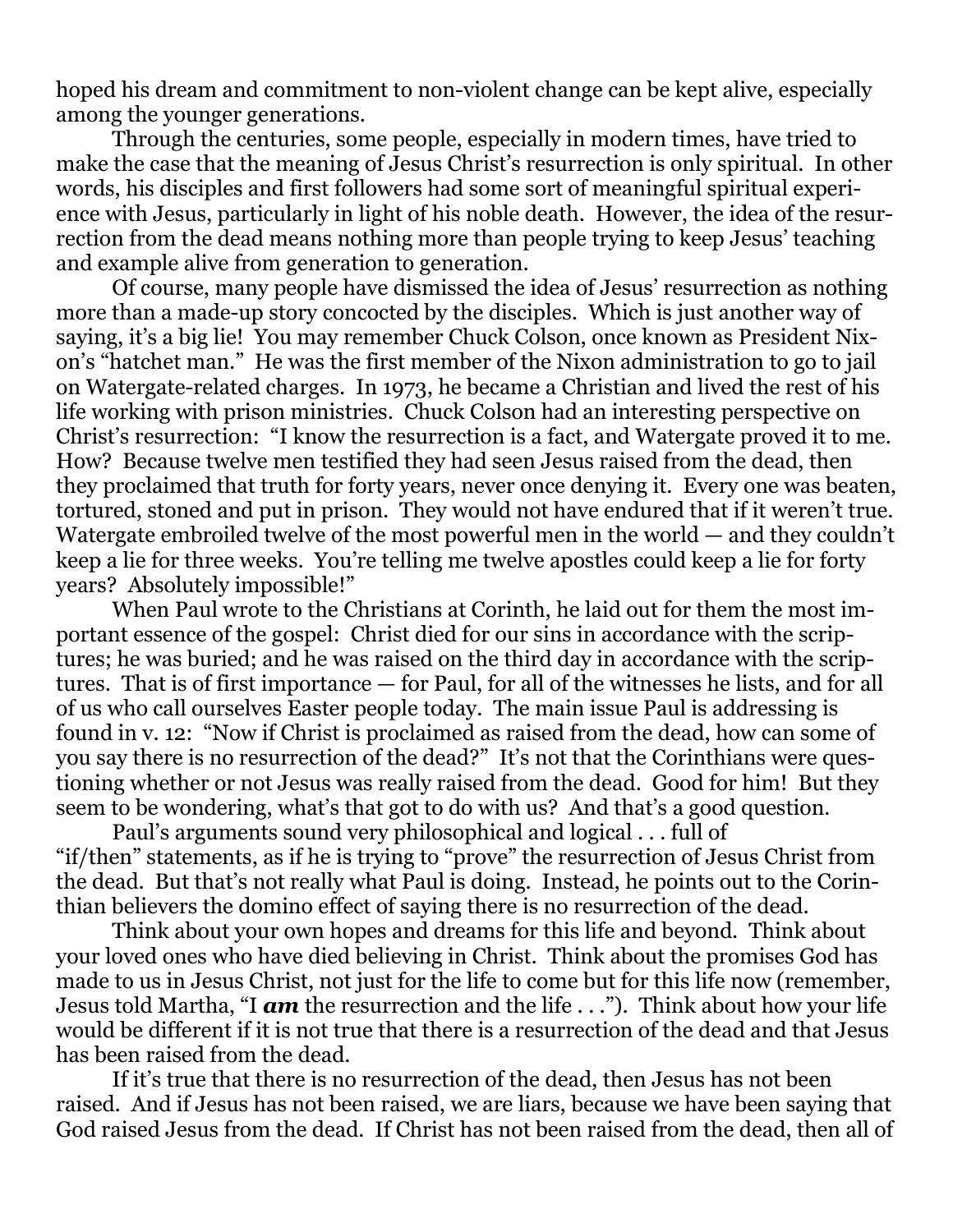our hopes and dreams and faith are in vain, good for nothing. If Christ has not been raised from the dead, all of our loved ones who died believing in Christ are lost and we are still in our sins. If Christ has not been raised from the dead, then our hope extends only throughout this earthly life and, Paul says, "we are of all people most to be pitied."

"But in fact Christ has been raised from the dead, the first fruits of those who have died." What are we going to do with that good news? Is it just a shapeless, vague hope for a better future or our own personal ticket to heaven? Does Jesus Christ's resurrection from the dead make a difference in your life today? If so, how? And why?

On Thursday, our presbytery's Commission on Ministry met here at WPC. The moderator, Rev. Tim Havlicek from Morehead City, shared a devotion about being at the tomb. His opening remarks were very similar to how N.T. Wright begins his book on the resurrection. Tim talked about visiting the Holy Land and being somewhat put off by the commercialization and competing claims about where exactly Jesus' tomb is/was located. However, Tim said, despite all of that, he could sense the amazement and the power and the significance of being in the area where Jesus was laid to rest on Friday and was raised up on Sunday. Then Tim asked us to pair up and share with each other our experiences "at the tomb." How have we encountered death? And what difference does the resurrection make in our lives when we find ourselves "at the tomb," either literally by a graveside or figuratively when we go through very difficult and seemingly hopeless times? Finally, Tim challenged us, encouraged us, and charged us to live as people of the resurrection in everything we do.

In his book *Whistling in the Dark*, Frederick Buechner writes this about Easter, "If the Gospel writers had wanted to tell it in a way to convince the world that Jesus indeed rose from the dead, they would presumably have done it with all the skill and fanfare they could muster. Here there is no skill, no fanfare. They seem to be telling it simply the way it was. The narrative is as fragmented, shadowy, incomplete as life itself. When it comes to just what happened, there can be no certainty. That something unimaginable happened, there can be no doubt . . . He rose. A few saw him briefly and talked to him. If it is true, there is nothing left to say. If it is not true, there is nothing left to say. For believers and unbelievers both, life has never been the same again. For some, neither has death."<sup>2</sup>

But in fact Christ has been raised from the dead!

Great is the mystery of our faith: Christ has died; Christ is risen; Christ will come again!

What difference does that make in your life?

*Let us pray: Praise be to you, God and Father of our Lord Jesus Christ, for your great mercy in giving us birth into a new life and a new hope by raising Jesus Christ from the dead. Praise be to you, our God and Father, for an inheritance that can never spoil or fade, kept for us in heaven. O*